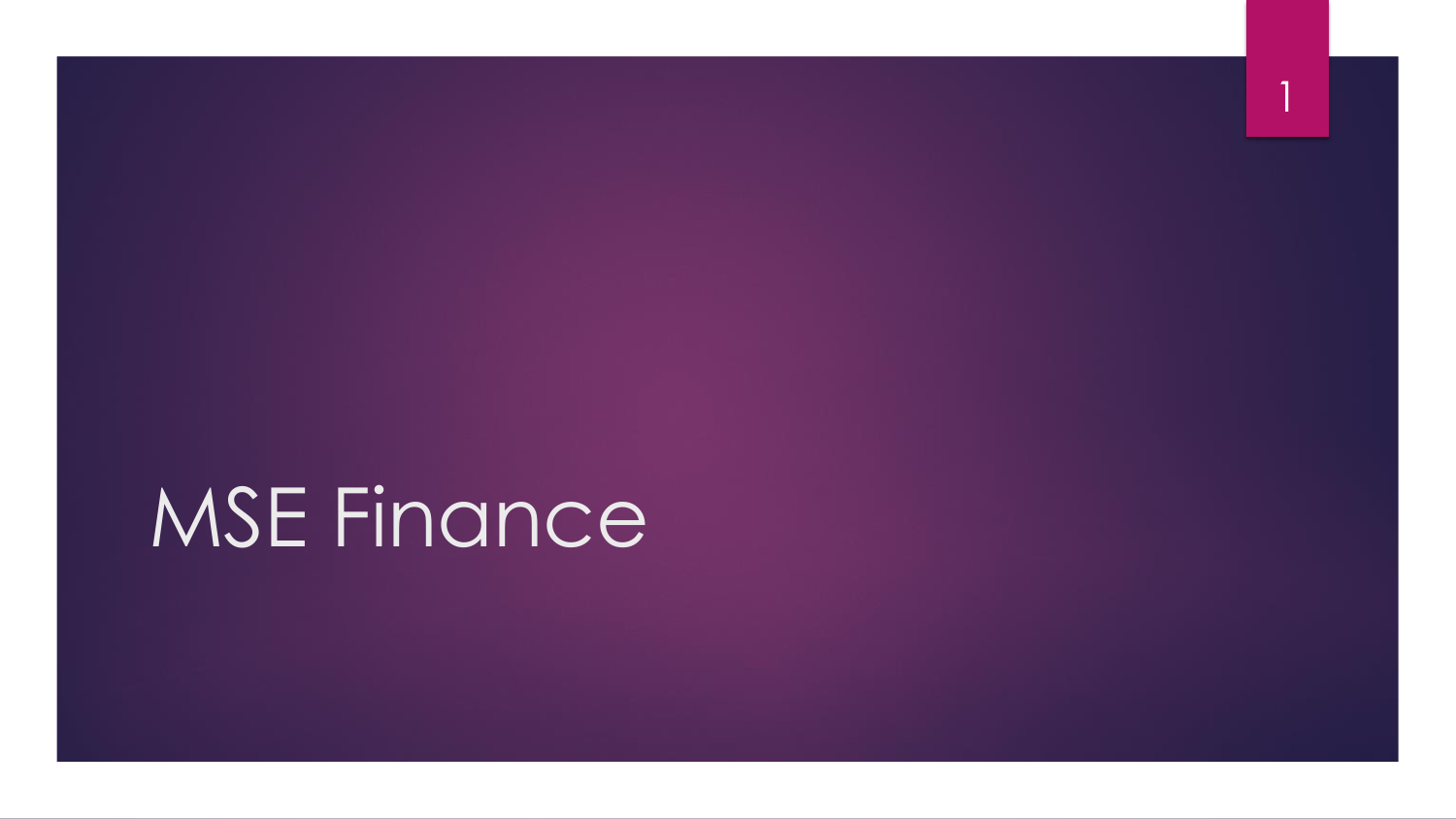### MSME Landscape



Credit Exposure of MSME Segments (in Lac Crores)

• For the period Mar'17 to Mar'18, the entities having less than 25 Crores credit exposure have shown accelerating credit growth of 15.4% (Mar'16 to Mar'17, 12.7%).

2

• The Very Small segment (less than 10 Lakh exposure) has shown credit growth of 35%

Source: MSME Pulse II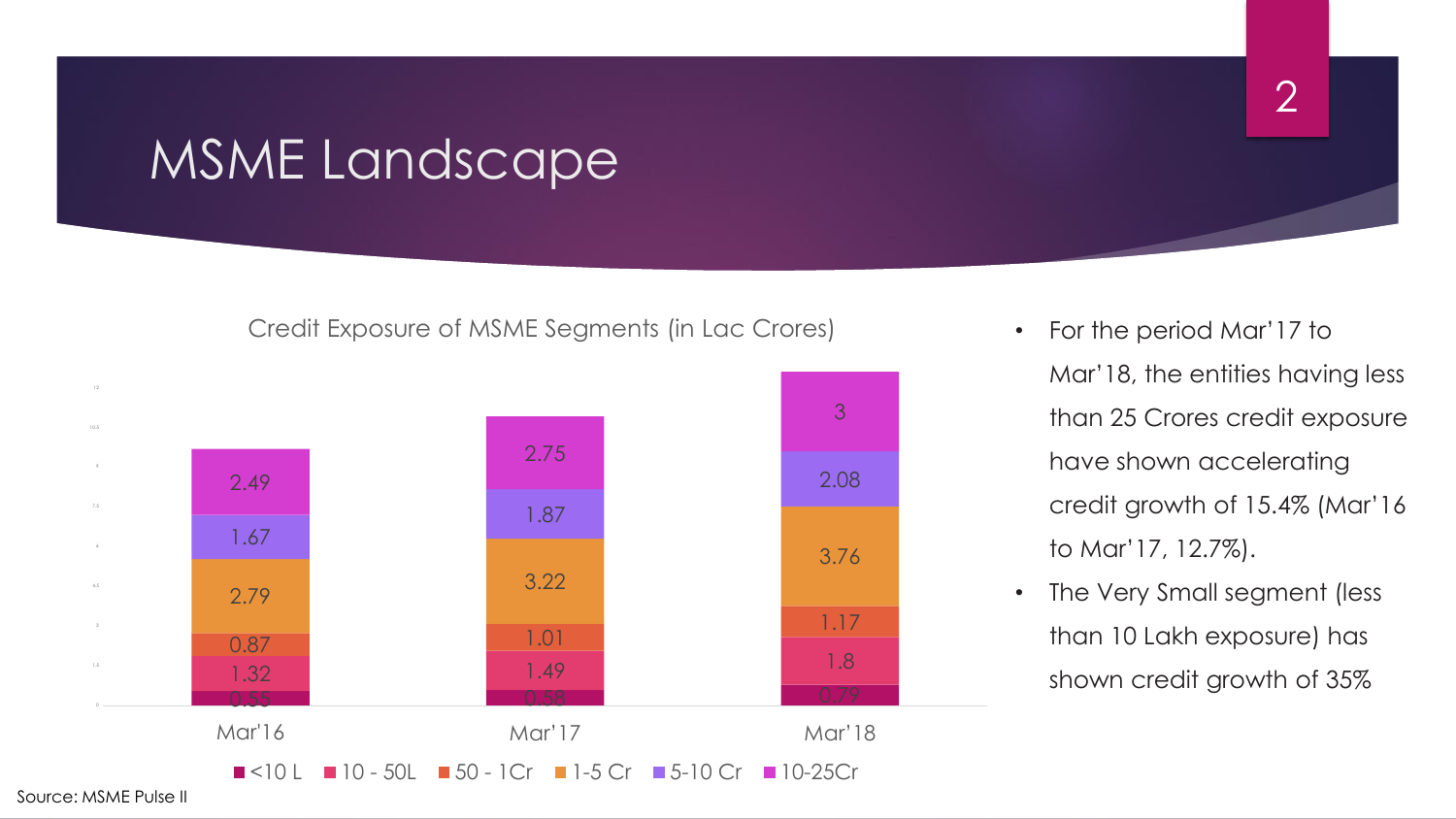### 3

#### Customer Segment

Enterprises that are "1st generation formal banking" with well documented financials.

- **Enterprises with a Turnover less than 100** Crores
- **Documented financials readily available**
- Availed basic banking services without expert advice.
- $\blacktriangleright$  Tier 2 & 3 cities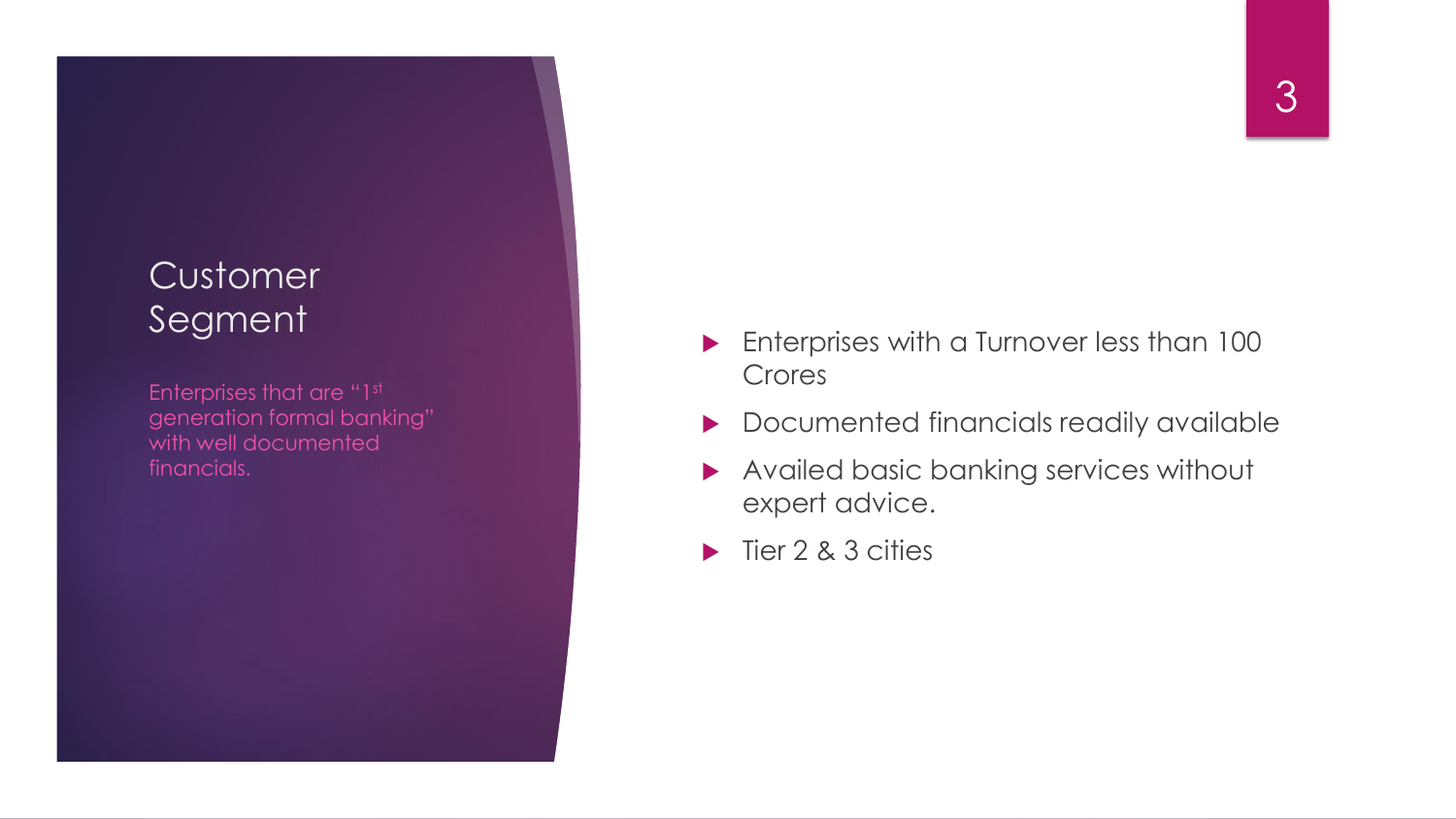### The opportunity

MSME is 23% of the total commercial credit

**PCA restricting** growth for PSU

NBFC stronghold 4

Limited Domain expertise

#### **Fintech Collaboration**

Source: 23rd meeting of standing advisory committee on MSME, RBI & MSME Pulse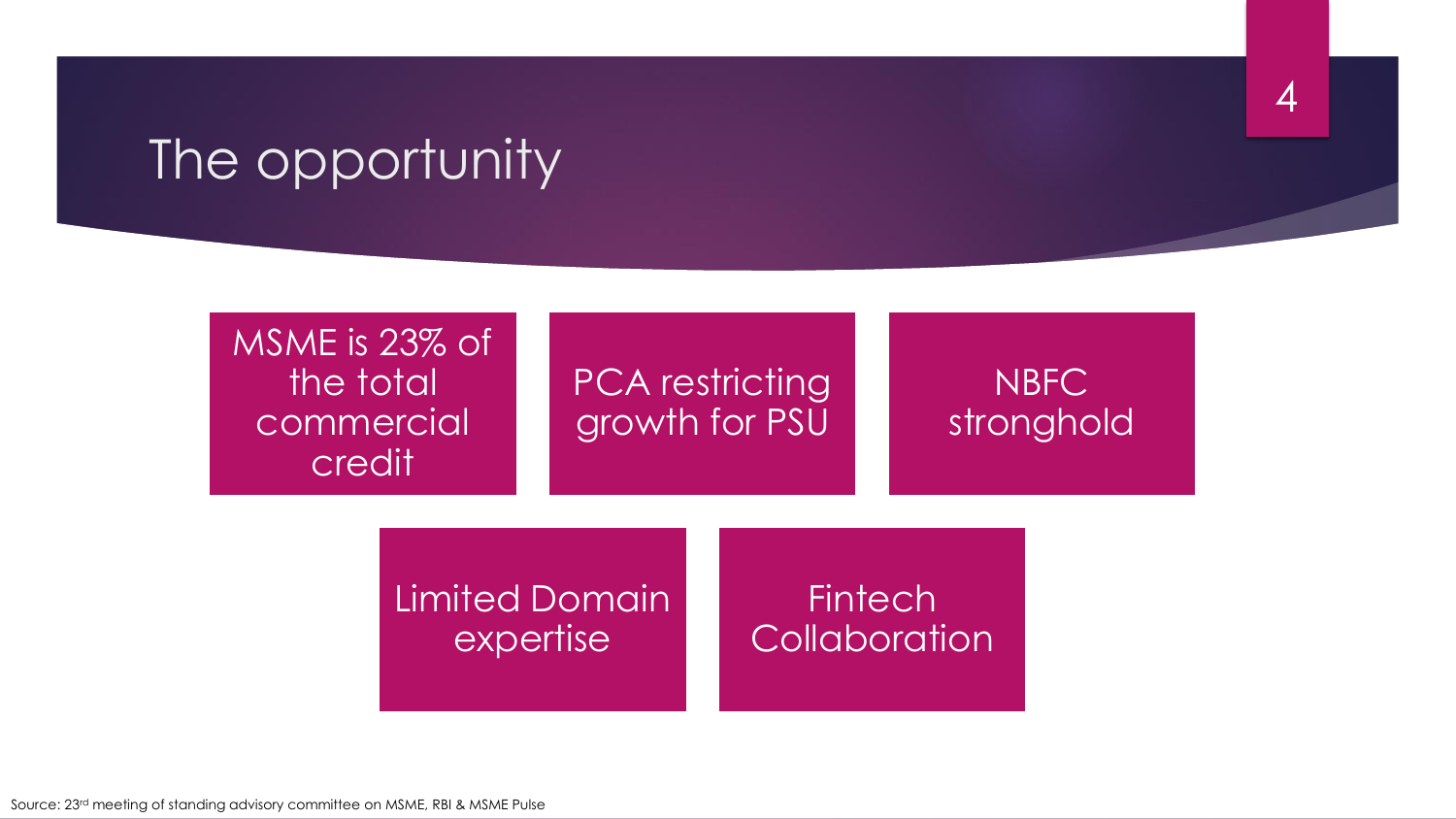### Market share shift to Pvt Banks & NBFCs



**NBFC Pvt. PSB Others**

#### Source: MSME Pulse II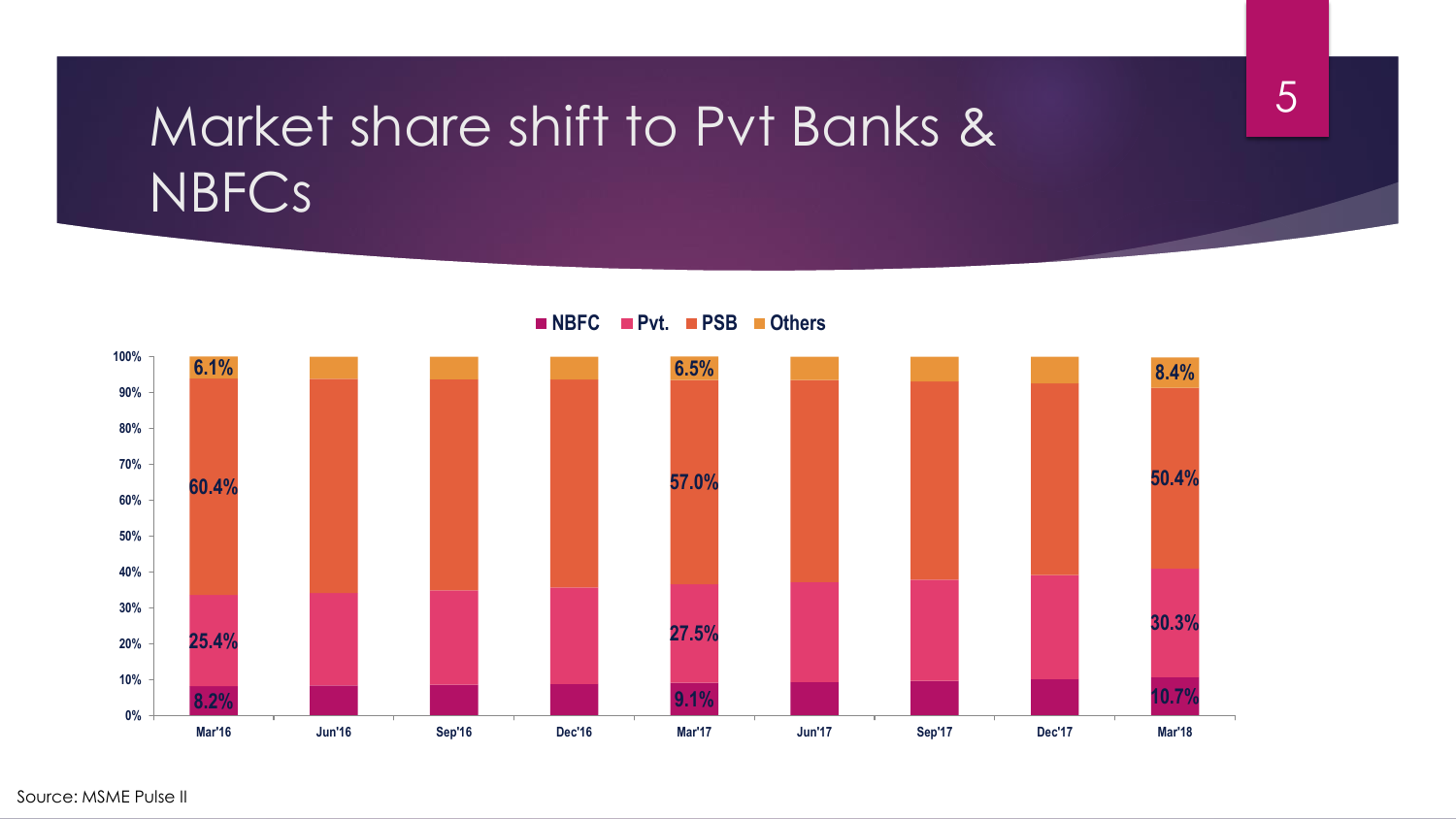### NTC MSMEs growing rapidly



6

Source: MSME Pulse II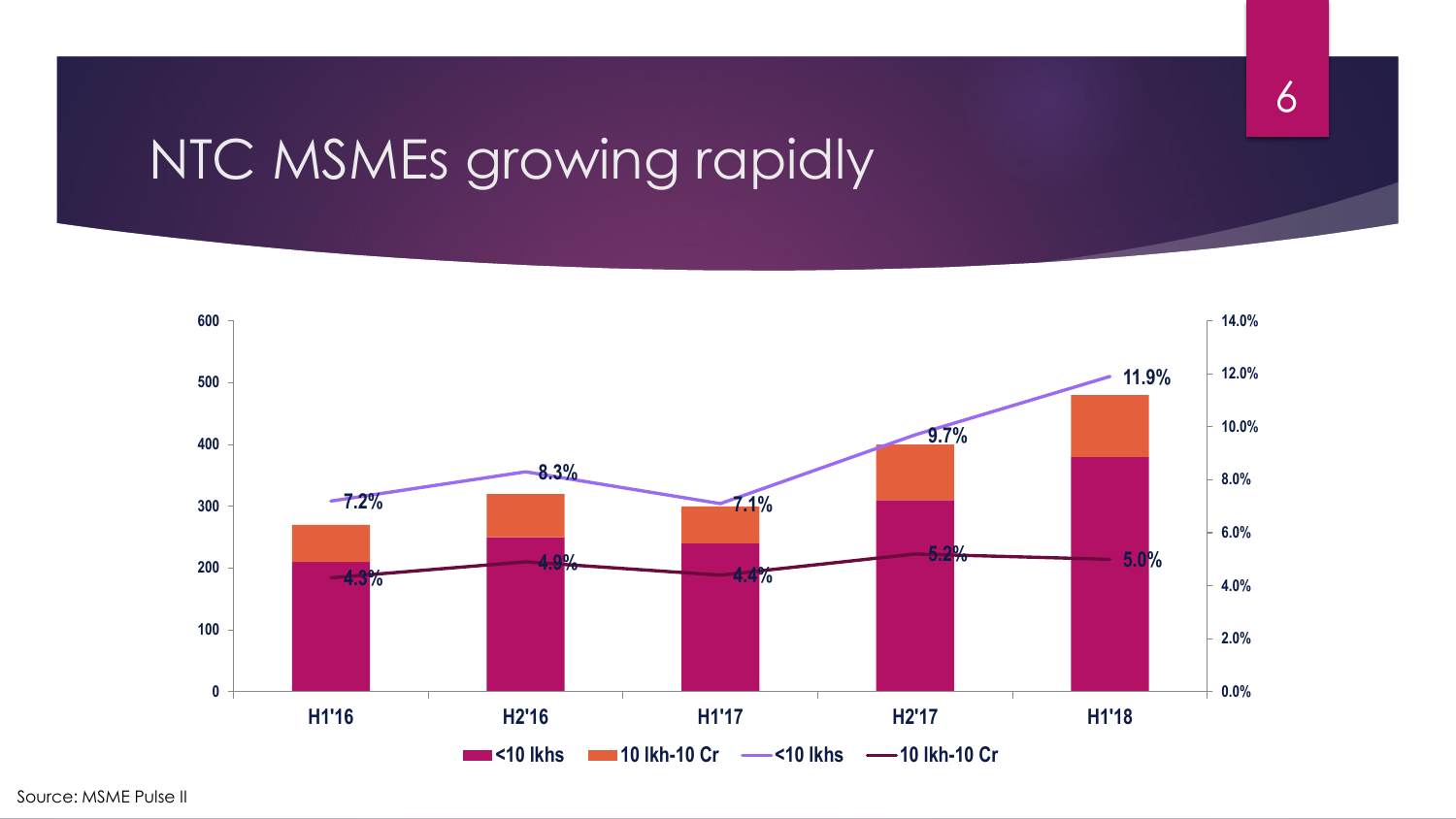## Competitive advantage

### **Network**

**50% of the network has strong presence in Tier 2 & 3 towns to drive direct sourcing**



**As retail liabilities grow our competitive margin with to NBFC will expand**

### **DNA for small loans**

**Hunger for small ticket loans is our DNA . Target loan size is lower than most banks**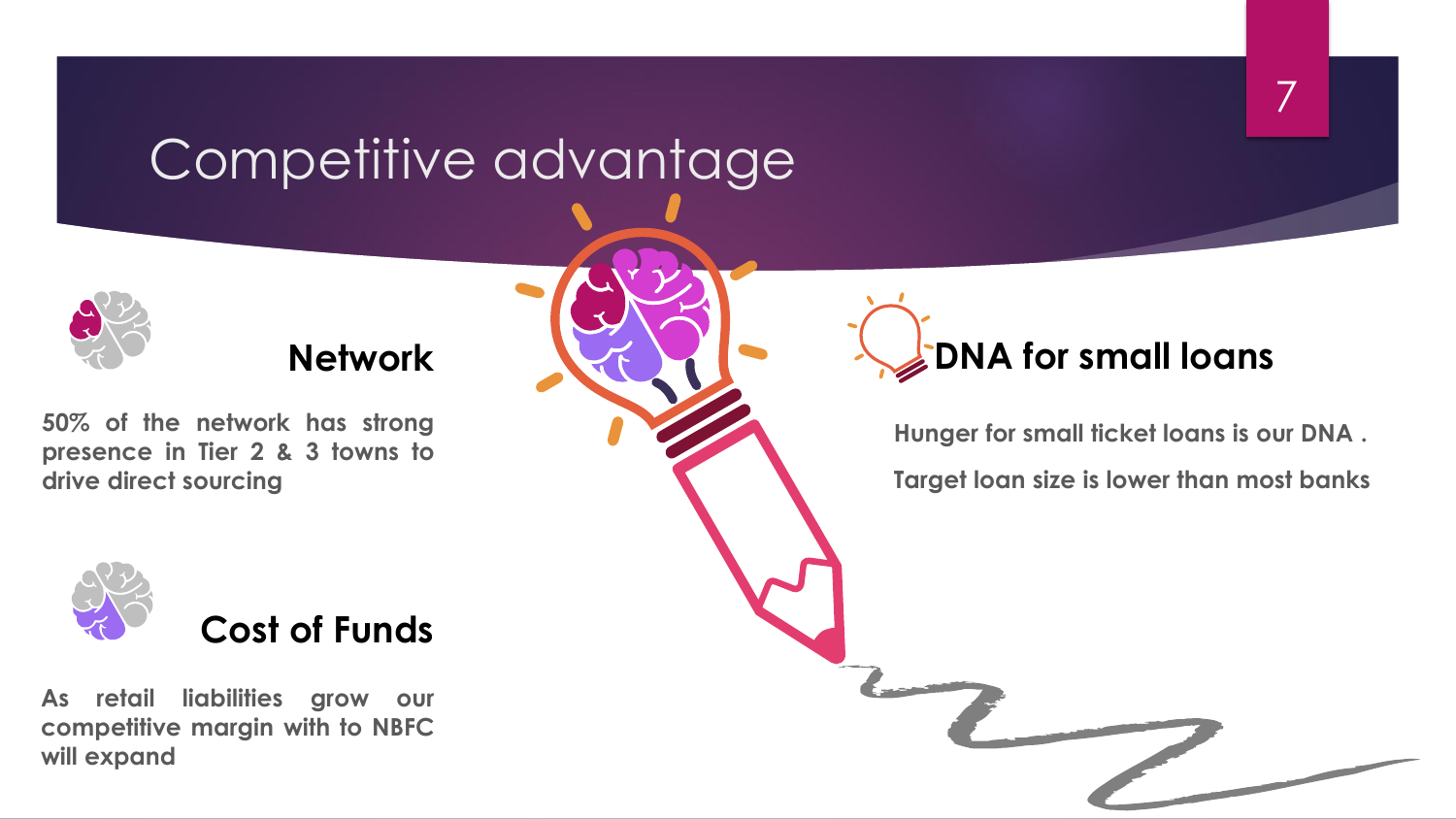### Journey so far

#### Advances growth



#### Product & Platform

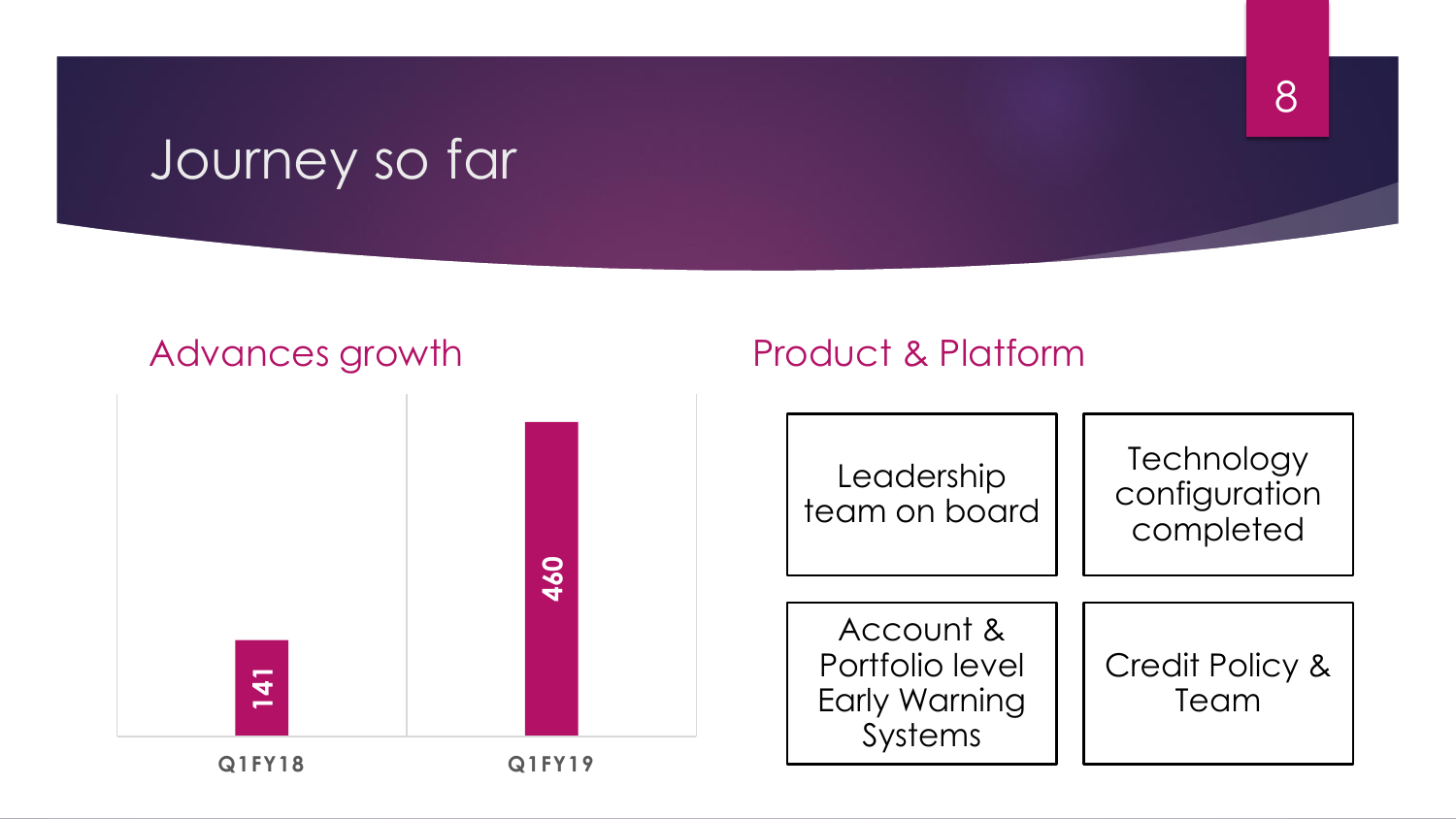### Strategic focus





Loan Ticket : 15 Lacs to 75 Lacs Products: Fund and Non fund based

### Leverage Network

 $04$ 

 $25$ 

06

· Andra Pra

 $32$ 

 $35<sub>5</sub>$ 

Liability branches to drive sourcing apart from direct RM channel



#### Sole Banker

Aim to become sole bankers and provide innovative financing solutions